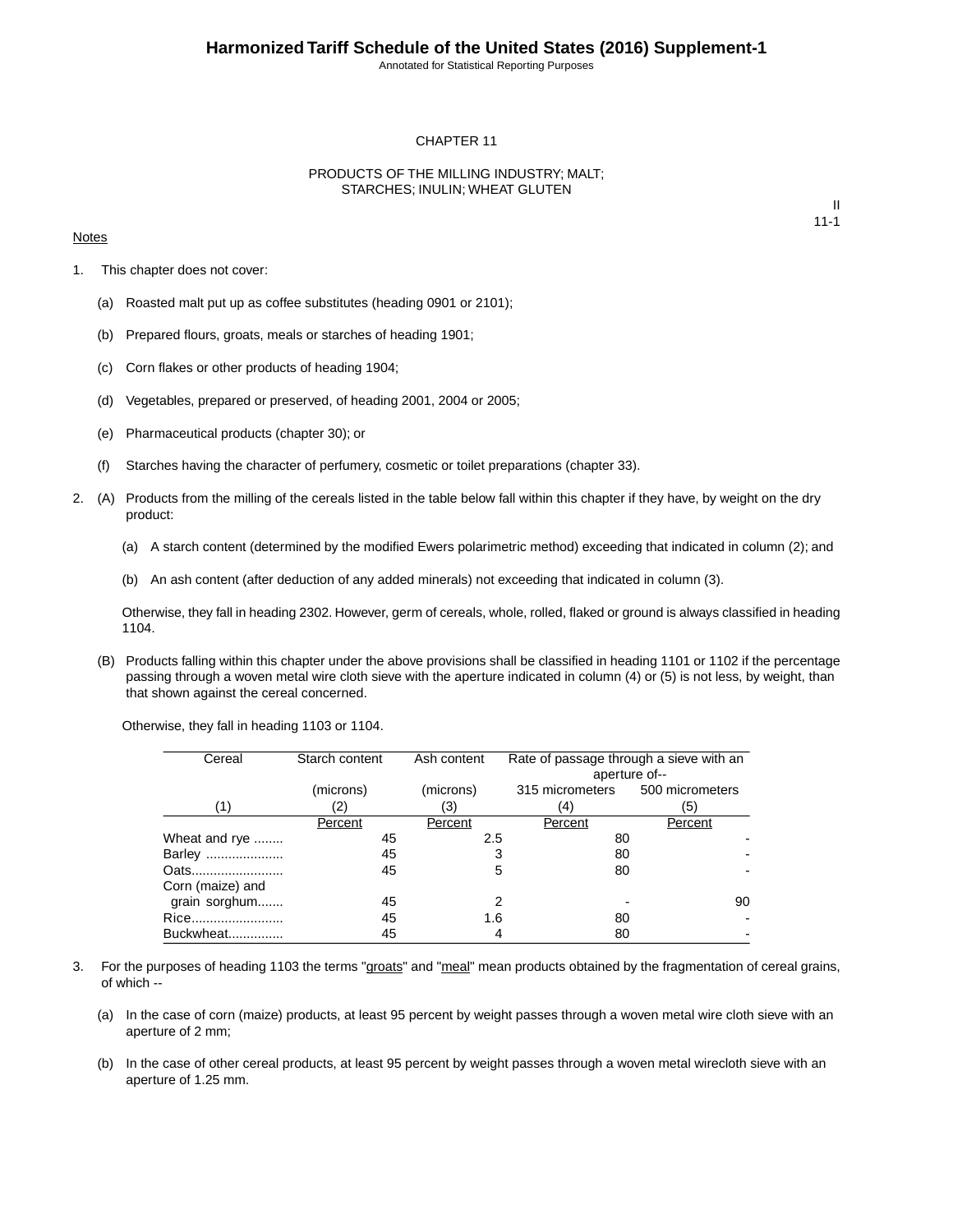Annotated for Statistical Reporting Purposes

Additional U.S. Note II 11-2

1. Notwithstanding the rates of duty set forth in this subchapter, mixtures of the products classifiable in headings 1101, 1102, 1103 or 1104 (except mixtures classifiable in subheading 1102.90.30) are dutiable as follows:

> column 1 (general)- 12.8%<br>column 1 (special)- Free (A column 2-

Free (AU,CA,CL, E,IL,MX,P,SG)<br>20%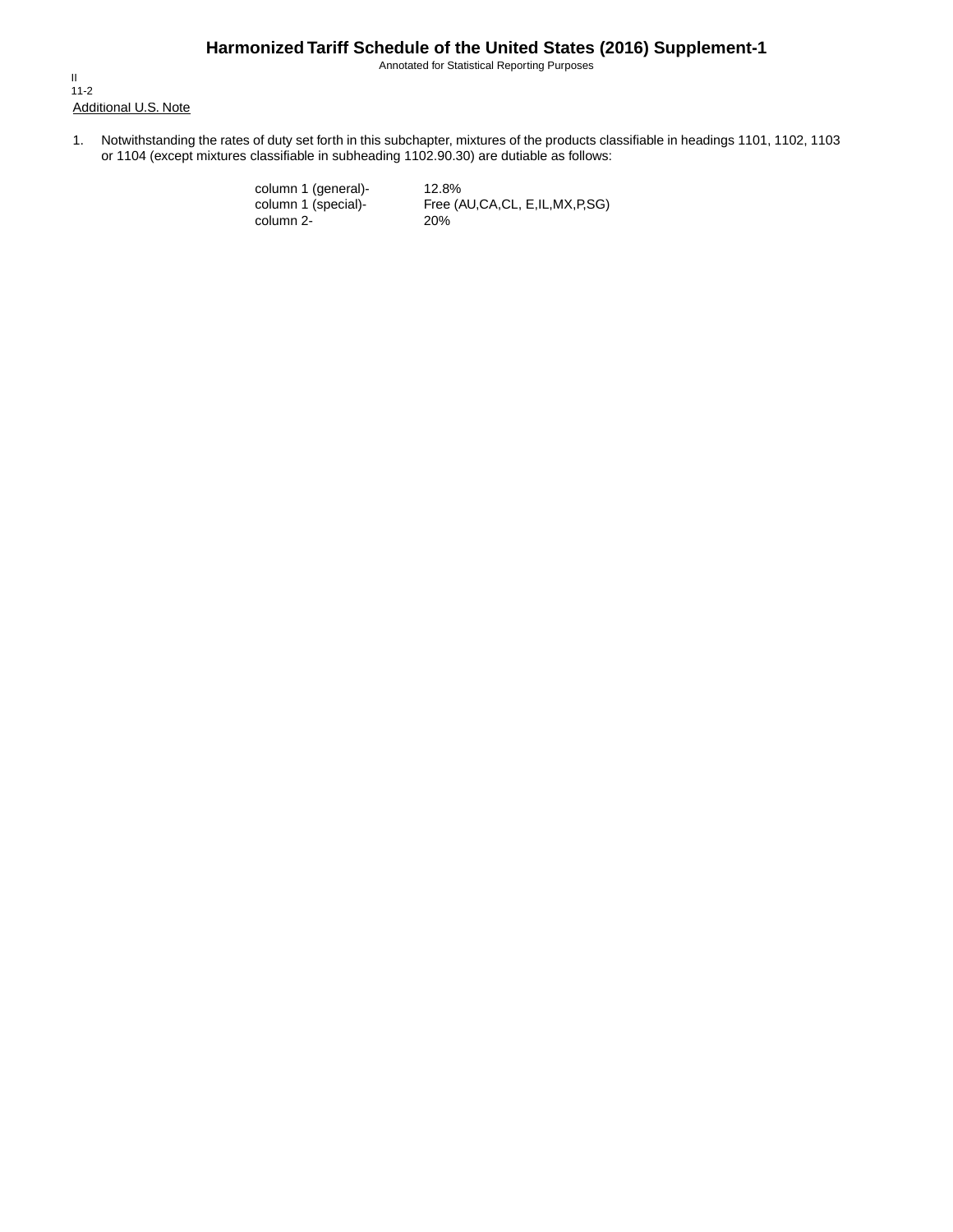Annotated for Statistical Reporting Purposes

| Heading/      | Stat. |                                              | Unit     |             | Rates of Duty                                                                          |                   |
|---------------|-------|----------------------------------------------|----------|-------------|----------------------------------------------------------------------------------------|-------------------|
| Subheading    | Suf-  | Article Description                          | of       |             |                                                                                        | $\overline{2}$    |
|               | fix   |                                              | Quantity | General     | Special                                                                                |                   |
| 1101.00.00    |       |                                              |          | $0.7$ ¢/kg  | Free (A+, AU, BH,<br>CA, CL, CO, D, E,<br>IL, JO, KR, MA,<br>MX, OM, P, PA,            | 2.3¢/kg           |
|               | 10    |                                              |          |             | PE, SG)                                                                                |                   |
|               |       |                                              |          |             |                                                                                        |                   |
|               | 20    |                                              |          |             |                                                                                        |                   |
|               | 30    |                                              |          |             |                                                                                        |                   |
|               | 90    |                                              |          |             |                                                                                        |                   |
| 1102          |       | Cereal flours other than of wheat or meslin: |          |             |                                                                                        |                   |
| 1102.20.00 00 |       |                                              |          | 0.3¢/kg     | Free (A, AU, BH,<br>CA, CL, CO, D, E,<br>IL, JO, KR, MA,<br>MX, OM, P, PA,<br>PE, SG)  | $1.1 \text{C/kg}$ |
| 1102.90       |       | Other:                                       |          |             |                                                                                        |                   |
| 1102.90.20 00 |       |                                              |          |             |                                                                                        | $1.1$ ¢/kg        |
| 1102.90.25 00 |       |                                              |          |             | Free (A, AU, BH,                                                                       | 1.4¢/kg           |
|               |       |                                              |          |             | CA, CL, CO, D, E,<br>IL, JO, KR, MA,<br>MX, OM, P, PA,<br>PE, SG)                      |                   |
| 1102.90.27 00 |       |                                              |          | $0.23$ ¢/kg | Free (A+, AU, BH,<br>CA, CL, CO, D, E,                                                 | 1¢/kg             |
|               |       |                                              |          |             | IL, JO, KR, MA,<br>MX, OM, P, PA,<br>PE, SG)                                           |                   |
|               |       | Other:                                       |          |             |                                                                                        |                   |
| 1102.90.30 00 |       |                                              |          |             | Free (A*, AU, BH,<br>CA, CL, CO, D, E,<br>IL, JO, KR, MA,<br>MX, OM, P, PA,<br>PE, SG) | 20%               |
| 1102.90.60 00 |       |                                              |          | 9%          | Free (A, AU, BH,                                                                       | 20%               |
|               |       |                                              |          |             | CA, CL, CO, D, E,<br>IL, JO, KR, MA,<br>MX, OM, P, PA,<br>PE, SG)                      |                   |
|               |       |                                              |          |             |                                                                                        |                   |
|               |       |                                              |          |             |                                                                                        |                   |
|               |       |                                              |          |             |                                                                                        |                   |
|               |       |                                              |          |             |                                                                                        |                   |
|               |       |                                              |          |             |                                                                                        |                   |
|               |       |                                              |          |             |                                                                                        |                   |
|               |       |                                              |          |             |                                                                                        |                   |
|               |       |                                              |          |             |                                                                                        |                   |
|               |       |                                              |          |             |                                                                                        |                   |
|               |       |                                              |          |             |                                                                                        |                   |
|               |       |                                              |          |             |                                                                                        |                   |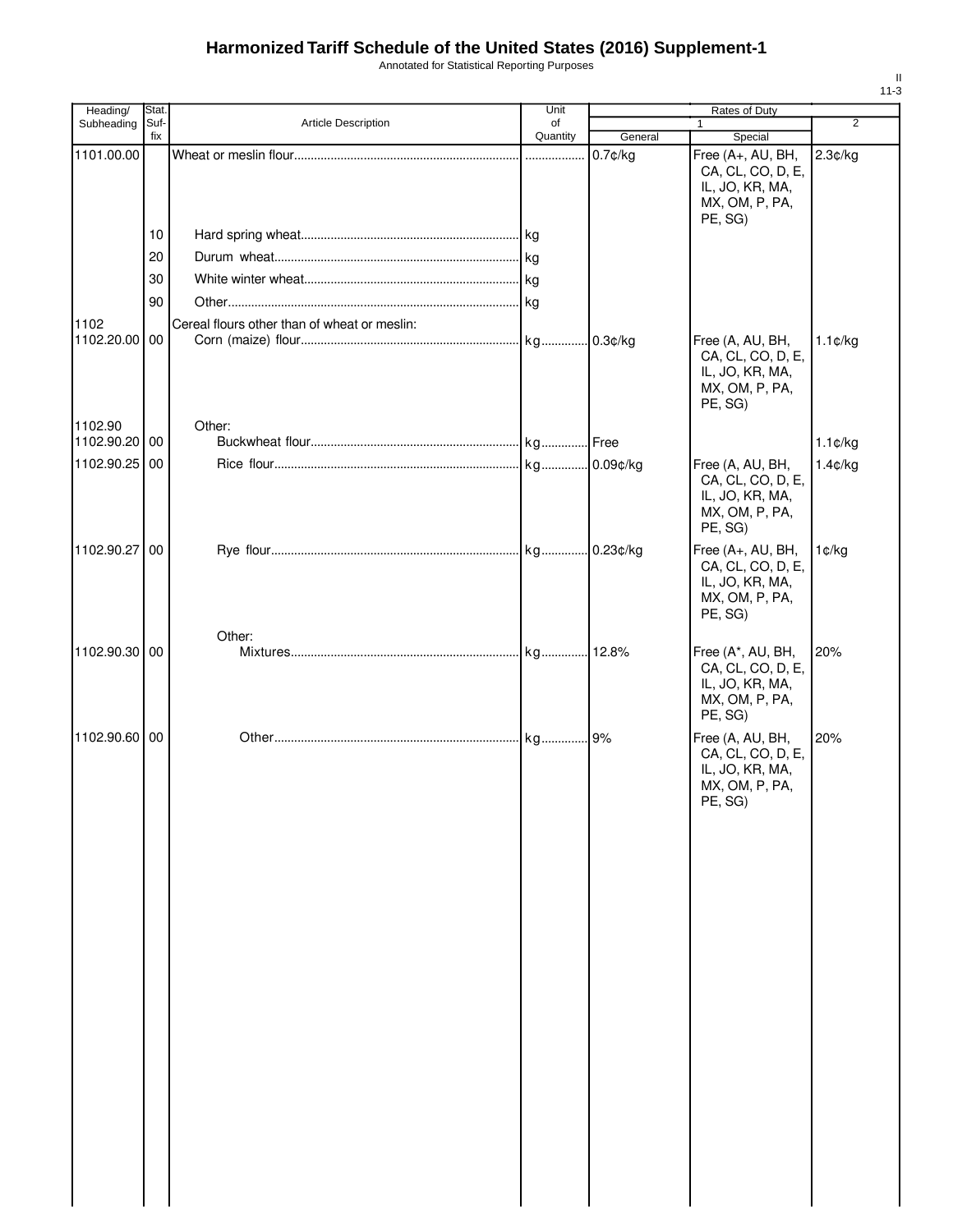Annotated for Statistical Reporting Purposes

| Heading/      | Stat.       |                                  | Unit           |            | Rates of Duty                                                                          |                   |
|---------------|-------------|----------------------------------|----------------|------------|----------------------------------------------------------------------------------------|-------------------|
| Subheading    | Suf-<br>fix | Article Description              | of<br>Quantity | General    | 1<br>Special                                                                           | $\overline{2}$    |
| 1103          |             | Cereal groats, meal and pellets: |                |            |                                                                                        |                   |
|               |             | Groats and meal:                 |                |            |                                                                                        |                   |
| 1103.11.00    |             |                                  |                | $0.5$ ¢/kg | Free (A+, AU, BH,<br>CA, CL, CO, D, E,<br>IL, JO, KR, MA,<br>MX, OM, P, PA,<br>PE, SG) | 2.3¢/kg           |
|               | 20          |                                  |                |            |                                                                                        |                   |
|               | 40          |                                  |                |            |                                                                                        |                   |
| 1103.13.00    |             |                                  |                | 0.3¢/kg    | Free (A, AU, BH,                                                                       | $1.1 \text{C/kg}$ |
|               |             |                                  |                |            | CA, CL, CO, D, E,<br>IL, JO, KR, MA,<br>MX, OM, P, PA,<br>PE, SG)                      |                   |
|               | 20          |                                  |                |            |                                                                                        |                   |
|               | 60          |                                  |                |            |                                                                                        |                   |
| 1103.19       |             | Of other cereals:                |                |            |                                                                                        |                   |
| 1103.19.12 00 |             |                                  |                | .0.8¢/kg   | Free (A, AU, BH,<br>CA, CL, CO, D, E,<br>IL, JO, KR, MA,<br>MX, OM, P, PA,<br>PE, SG)  | 1.8¢/kg           |
| 1103.19.14 00 |             |                                  | kg             | 0.09¢/kg   | Free (A, AU, BH,                                                                       | 1.4¢/kg           |
|               |             |                                  |                |            | CA, CL, CO, D, E,<br>IL, JO, KR, MA,<br>MX, OM, P, PA,<br>PE, SG)                      |                   |
| 1103.19.90 00 |             |                                  |                |            | Free (A+, AU, BH,<br>CA, CL, CO, D, E,<br>IL, JO, KR, MA,<br>MX, OM, P, PA,            | 20%               |
| 1103.20.00    |             |                                  |                | Free       | PE, SG)                                                                                | 10%               |
|               | 10          |                                  |                |            |                                                                                        |                   |
|               | 90          |                                  |                |            |                                                                                        |                   |
|               |             |                                  |                |            |                                                                                        |                   |
|               |             |                                  |                |            |                                                                                        |                   |
|               |             |                                  |                |            |                                                                                        |                   |
|               |             |                                  |                |            |                                                                                        |                   |
|               |             |                                  |                |            |                                                                                        |                   |
|               |             |                                  |                |            |                                                                                        |                   |
|               |             |                                  |                |            |                                                                                        |                   |
|               |             |                                  |                |            |                                                                                        |                   |
|               |             |                                  |                |            |                                                                                        |                   |
|               |             |                                  |                |            |                                                                                        |                   |
|               |             |                                  |                |            |                                                                                        |                   |
|               |             |                                  |                |            |                                                                                        |                   |
|               |             |                                  |                |            |                                                                                        |                   |
|               |             |                                  |                |            |                                                                                        |                   |
|               |             |                                  |                |            |                                                                                        |                   |
|               |             |                                  |                |            |                                                                                        |                   |
|               |             |                                  |                |            |                                                                                        |                   |
|               |             |                                  |                |            |                                                                                        |                   |
|               |             |                                  |                |            |                                                                                        |                   |
|               |             |                                  |                |            |                                                                                        |                   |
|               |             |                                  |                |            |                                                                                        |                   |
|               |             |                                  |                |            |                                                                                        |                   |
|               |             |                                  |                |            |                                                                                        |                   |
|               |             |                                  |                |            |                                                                                        |                   |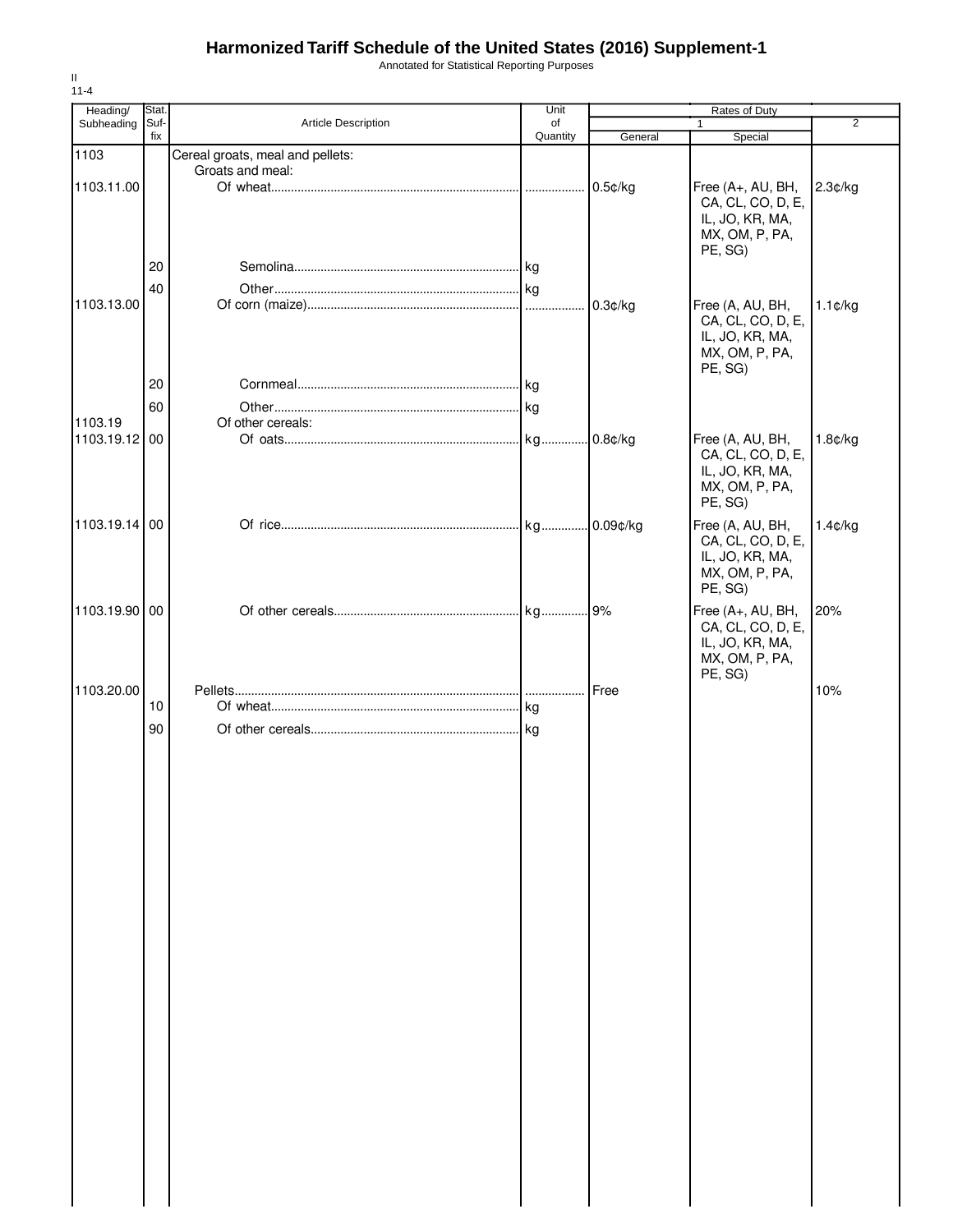Annotated for Statistical Reporting Purposes

| Heading/                 | Stat.       |                                                                                                                                                                                                                    | Unit                 |           | Rates of Duty                                                                          |            |
|--------------------------|-------------|--------------------------------------------------------------------------------------------------------------------------------------------------------------------------------------------------------------------|----------------------|-----------|----------------------------------------------------------------------------------------|------------|
| Subheading               | Suf-<br>fix | Article Description                                                                                                                                                                                                | οf<br>Quantity       | General   | $\mathbf{1}$<br>Special                                                                | 2          |
| 1104<br>1104.12.00 00    |             | Cereal grains otherwise worked (for example, hulled, rolled,<br>flaked, pearled, sliced or kibbled), except rice of heading 1006;<br>germ of cereals, whole, rolled, flaked or ground:<br>Rolled or flaked grains: |                      |           | Free (A, AU, BH,<br>CA, CL, CO, D, E,<br>IL, JO, KR, MA,<br>MX, OM, P, PA,<br>PE, SG)  | 1.8¢/kg    |
| 1104.19<br>1104.19.10 00 |             | Of other cereals:                                                                                                                                                                                                  |                      |           | Free (A+, AU, BH,<br>CA, CL, CO, D, E,<br>IL, JO, KR, MA,<br>MX, OM, P, PA,<br>PE, SG) | $4.4$ c/kg |
| 1104.19.90 00            |             | Other worked grains (for example, hulled, pearled, sliced                                                                                                                                                          |                      |           | Free (A+, AU, BH,<br>CA, CL, CO, D, E,<br>IL, JO, KR, MA,<br>MX, OM, P, PA,<br>PE, SG) | 1¢/kg      |
| 1104.22.00 00            |             | or kibbled):                                                                                                                                                                                                       |                      |           | Free (A, AU, BH,<br>CA, CL, CO, D, E,<br>IL, JO, KR, MA,<br>MX, OM, P, PA,<br>PE, SG)  | 11%        |
| 1104.23.00 00            |             |                                                                                                                                                                                                                    |                      |           | Free (A, AU, BH,<br>CA, CL, CO, D, E,<br>IL, JO, KR, MA,<br>MX, OM, P, PA,<br>PE, SG)  | 1¢/kg      |
| 1104.29<br>1104.29.10 00 |             | Of other cereals:                                                                                                                                                                                                  |                      |           | Free (A+, AU, BH,<br>CA, CL, CO, D, E,<br>IL, JO, KR, MA,<br>MX, OM, P, PA,<br>PE, SG) | 17%        |
| 1104.29.90 00            |             |                                                                                                                                                                                                                    | kg <mark>2.7%</mark> |           | Free (A, AU, BH,<br>CA, CL, CO, D, E,<br>IL, JO, KR, MA,<br>MX, OM, P, PA,<br>PE, SG)  | 20%        |
| 1104.30.00 00            |             | Germ of cereals, whole, rolled, flaked or ground kg                                                                                                                                                                |                      | .4.5%     | Free (A, AU, BH,<br>CA, CL, CO, D, E,<br>IL, JO, KR, MA,<br>MX, OM, P, PA,<br>PE, SG)  | 20%        |
| 1105<br>1105.10.00 00    |             | Flour, meal, powder, flakes, granules and pellets of potatoes:                                                                                                                                                     |                      |           | Free (A, AU, BH,<br>CA, CL, CO, D, E,<br>IL, JO, KR, MA,<br>MX, OM, P, PA,<br>PE, SG)  | 5.5¢/kg    |
| 1105.20.00 00            |             |                                                                                                                                                                                                                    |                      | l 1.3¢/kq | Free (A+, AU, BH,<br>CA, CL, CO, D, E,<br>IL, JO, KR, MA,<br>MX, OM, P, PA,<br>PE, SG) | $6.1$ ¢/kg |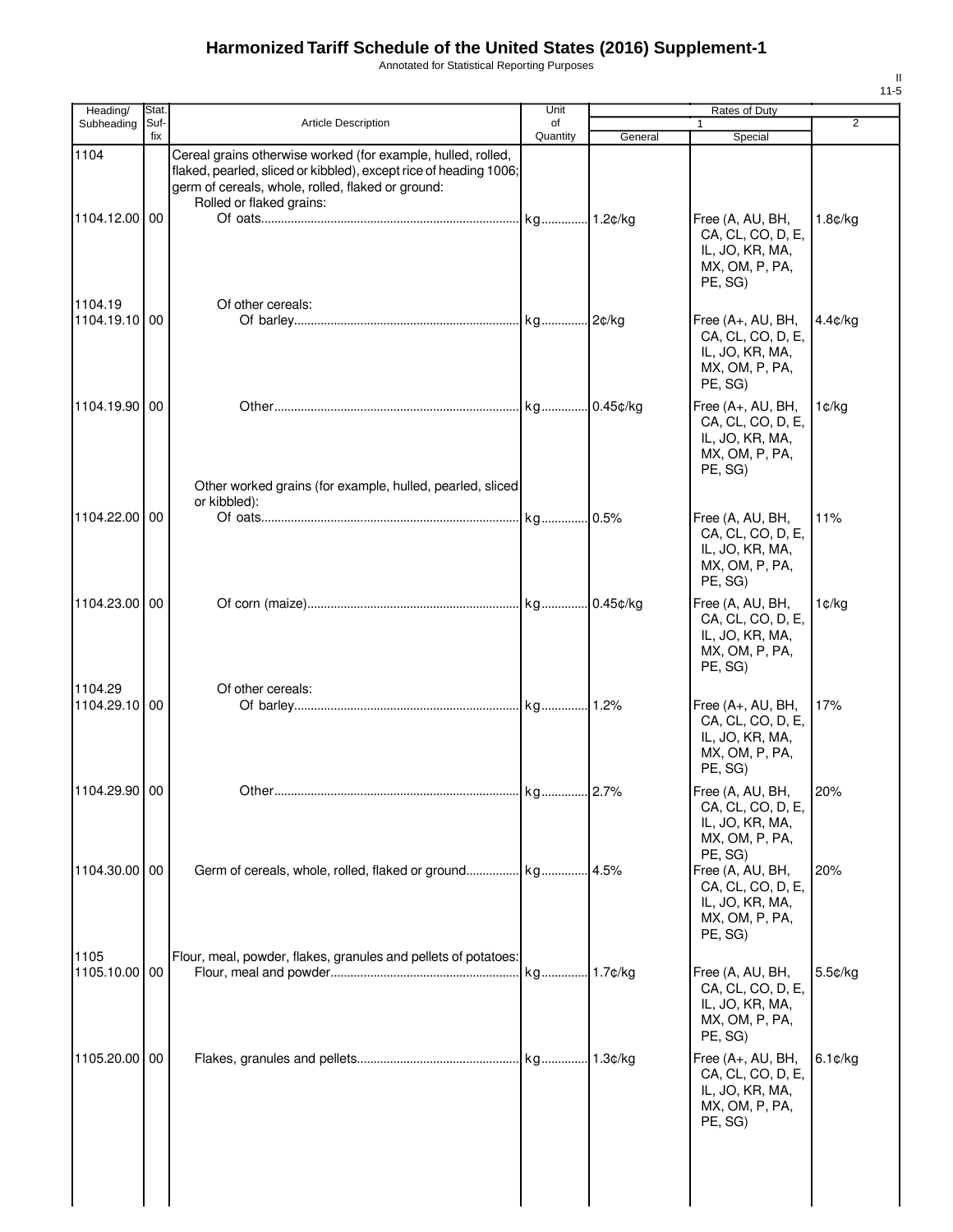Annotated for Statistical Reporting Purposes

| Heading/                 | Stat.       |                                                                                                                                                                 | Unit           |         | Rates of Duty                                                                          |          |
|--------------------------|-------------|-----------------------------------------------------------------------------------------------------------------------------------------------------------------|----------------|---------|----------------------------------------------------------------------------------------|----------|
| Subheading               | Suf-<br>fix | <b>Article Description</b>                                                                                                                                      | of<br>Quantity | General | $\mathbf{1}$<br>Special                                                                | 2        |
| 1106                     |             | Flour, meal and powder of the dried leguminous vegetables of<br>heading 0713, of sago or of roots or tubers of heading 0714<br>or of the products of chapter 8: |                |         |                                                                                        |          |
| 1106.10.00 00            |             | Of the dried leguminous vegetables of heading 0713 kg 8.3%                                                                                                      |                |         | Free (A, AU, BH,<br>CA, CL, CO, D, E,<br>IL, JO, KR, MA,<br>MX, OM, P, PA,<br>PE, SG)  | 35%      |
| 1106.20<br>1106.20.10 00 |             | Of sago or of roots or tubers of heading 0714:                                                                                                                  |                |         | Free (A, AU, BH,<br>CA, CL, CO, D, E,<br>IL, JO, KR, MA,<br>MX, OM, P, PA,<br>PE, SG)  | 35%      |
| 1106.20.90 00            |             |                                                                                                                                                                 |                |         |                                                                                        | Free     |
| 1106.30<br>1106.30.20 00 |             | Of the products of chapter 8:                                                                                                                                   |                |         | Free (A*, AU, BH,<br>CA, CL, CO, D, E,<br>IL, JO, KR, MA,<br>MX, OM, P, PA,<br>PE, SG) | 20%      |
| 1106.30.40 00            |             |                                                                                                                                                                 |                |         | Free (A, AU, BH,<br>CA, CL, CO, D, E,<br>IL, JO, KR, MA,<br>MX, OM, P, PA,<br>PE, SG)  | 20%      |
| 1107<br>1107.10.00 00    |             | Malt, whether or not roasted:                                                                                                                                   |                |         | Free (A+, AU, BH,<br>CA, CL, CO, D, E,<br>IL, JO, KR, MA,<br>MX, OM, P, PA,<br>PE, SG) | 0.88¢/kg |
| 1107.20.00 00            |             |                                                                                                                                                                 |                |         | Free (A+, AU, BH,<br>CA, CL, CO, D, E,<br>IL, JO, KR, MA,<br>MX, OM, P, PA,<br>PE, SG) | 0.88¢/kg |